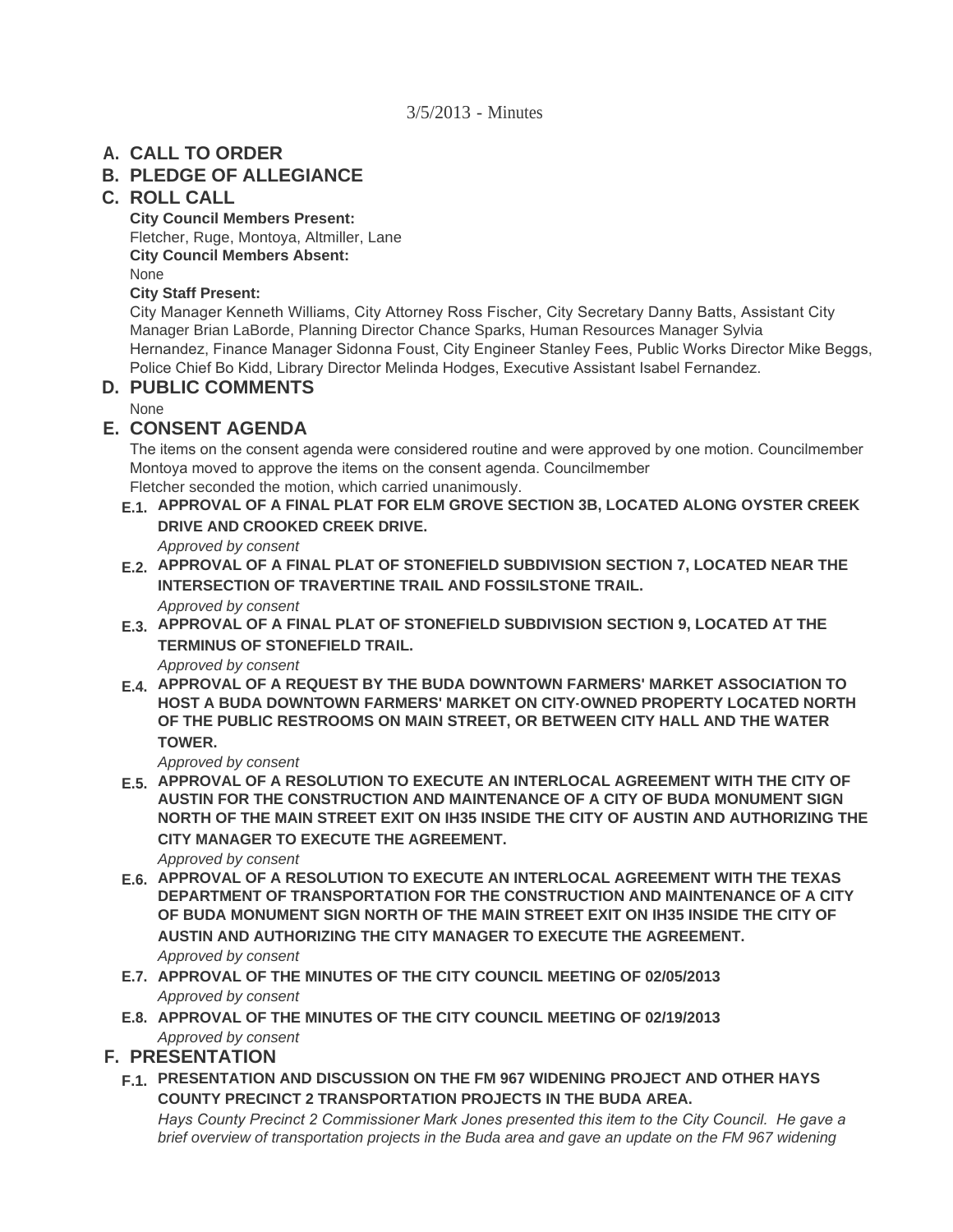*project. No action was taken by City Council.*

### **PRESENTATION AND DISCUSSION REGARDING THE TEXAS MAIN STREET PROGRAM. F.2.**

*Chance Sparks, Director of Planning, presented this item to the City Council. He stated that that staff*  wanted to gauge the Council interest in participating in the Texas Historic Commission Main Street *Program, and further stated that the currently vacant position of Tourism Director could be re-purposed to include both tourism and main street program duties, if the Council was so inclined. Mr. Sparks then gave brief overview of the program and the potential benefits of participation, including an increase in the number and type of projects eligible for funding from Hotel Occupancy Taxes. The consensus of the Council was to receive a presentation from staff members of the program at a future Council meeting.*

### **REGULAR AGENDA ITEMS G.**

**DISCUSS AND CONSIDER APPROVAL OF THE PERFORMANCE AGREEMENT BETWEEN THE BUDA G.1. EDC AND CSI PRINTING.**

*Ann Miller, Director of the Buda EDC, presented this item to the City Council. She stated that the BUDA EDC was proposing to enter into a performance agreement with CSI Specialists, Inc. whereby CSI would agree to relocate to Buda, to make at least \$150,000 in improvements to its facility and to bring full time jobs to the City, beginning with 49 by January 1, 2014 and 57 by January 1, 2018. SHe further stated that the incentive offered to CSI by the EDC was \$75,000 for the improvements. After the presentation, Mayor Ruge made a motion to approve the item. The motion was seconded by Councilmember Altmiller and approved unanimously.* 

**DISCUSS AND CONSIDER APPROVAL OF AN AMENDMENT IN THE FISCAL YEAR 2012-2013 BUDA G.2. ECONOMIC DEVELOPMENT CORPORATION BUDGET.**

*Ann Miller, Director of the Buda EDC, presented this item to the City Council. She stated that the budget amendment was required to appropriate the funds approved in the previous item. After the presentation, Councilmember Montoya made a motion to approve the item. The motion was seconded by Councilmember Heahn and approved unanimously.* 

### **DISCUSS AND CONSIDER APPOINTING MEMBERS TO THE BOARD OF DIRECTORS FOR G.3. REINVESTMENT ZONE NO. 1 AND THE DUPRE LOCAL GOVERNMENT CORPORATION.**

*City Secretary Danny Batts presented this item to the City Council. He stated that the Council needed to appoint an additional member to the board following the resignation of Sarah Mangham from all City offices in October 2012. After the presentation, Mayor Ruge moved to appoint Councilmember Altmiller to the vacant position. Councilmember Montoya seconded the motion, which carried unanimously.*

### **DISCUSS AND CONSIDER APPROVAL OF THE FIRST READING OF AN ORDINANCE PROHIBITING G.4. OVERNIGHT PARKING OF COMMERCIAL MOTOR VEHICLES AND CAMPERS UPON PRIVATE PROPERTY.**

*Chance Sparks, Director of Planning, presented this item to the City Council. He stated that staff had worked with the City prosecutor to develop an ordinance that would prohibit the storage of tractor trailer*  equipment overnight at the Cabela's retail facility, as well as at other areas of the City not zoned for such *use. Councilmember Haehn then stated that he would like to consider additional amendments at the time of second reading to place further restrictions on onsite parking of tractor trailers at such retail facilities,*  including a prohibition on extended parking of running vehicles during daytime hours. After the *presentation, Councilmember Heahn moved to approve the first reading of the ordinance. Mayor Ruge seconded the motion, which carried unanimously.*

**DISCUSS AND CONSIDER APPROVAL OF AN INTERLOCAL AGREEMENT WITH THE CITY OF G.5. AUSTIN TO CONSTRUCT AND MAINTAIN A CITY OF BUDA MONUMENT SIGN NORTH OF THE MAIN STREET EXIT ON IH35 INSIDE THE CITY OF AUSTIN AND AUTHORIZING THE CITY MANAGER TO EXECUTE THE AGREEMENT.**

*Item H5 was deemed redundant & unnecessary after the approval of item E.5 and was pulled from the agenda.*

**DISCUSSION AND DIRECTION TO STAFF ON A POSSIBLE TRAIL TO CONNECT THE GARLIC G.6. CREEK PARK TRAIL TO THE SAFE ROUTES TO SCHOOLS PROJECT.**

*City Engineer Stanley Fees presented this item to the City Council. After the presentation, it was the consensus of the Council that staff should produce a cost estimate for the project and identify potential funding sources, if any, and report back to the City Council at a later date.*

**DISCUSSION AND DIRECTION TO STAFF ON NO PARKING ZONE AT TRAFFIC CONTROL DEVICES. G.7.**